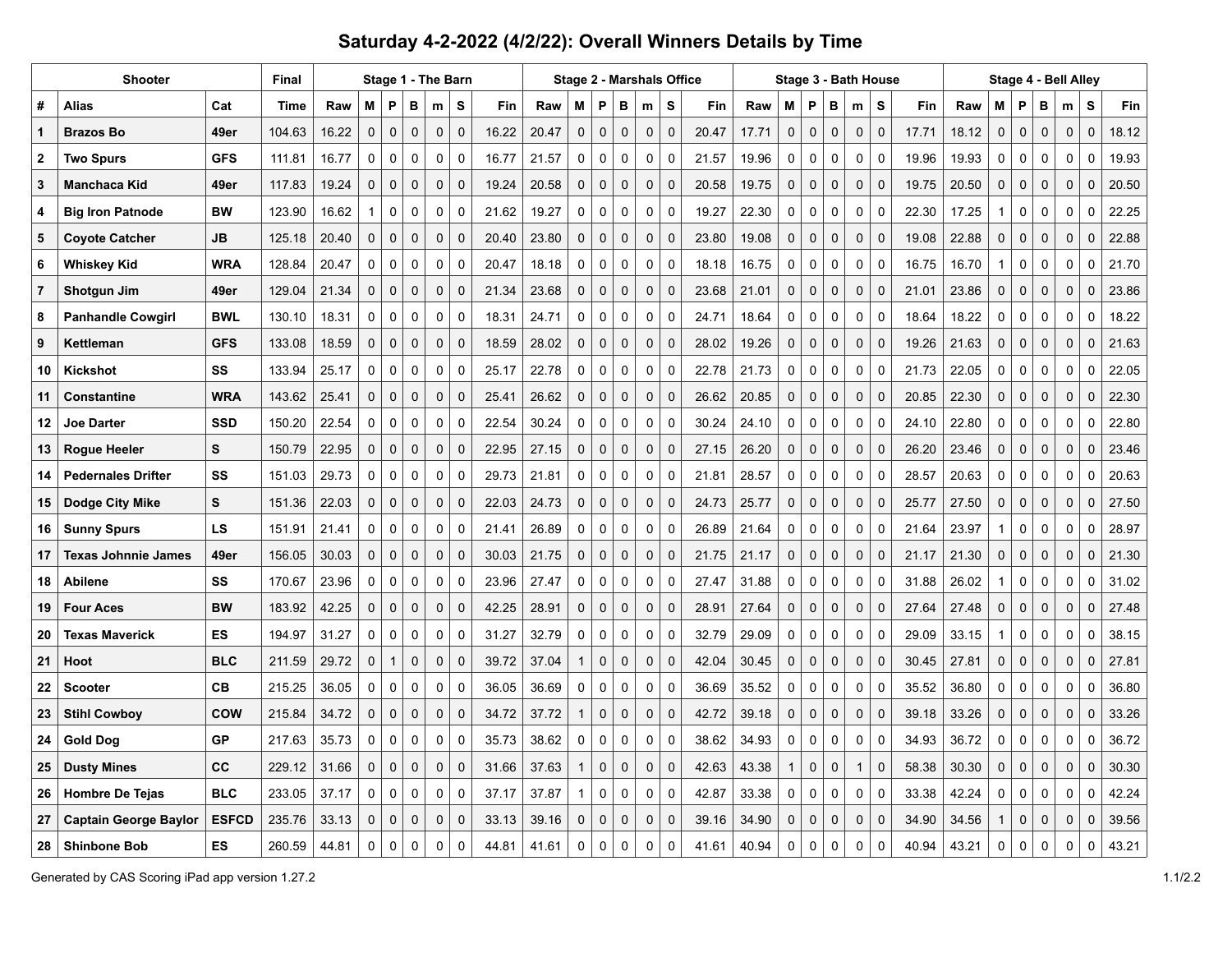## **Saturday 4-2-2022 (4/2/22): Overall Winners Details by Time**

|    | Shooter                      |              |       |   |              | Stage 5 - Bell Alley |   |          | Stage 6 - The Pasture |       |          |          |          |   |          |       |  |  |
|----|------------------------------|--------------|-------|---|--------------|----------------------|---|----------|-----------------------|-------|----------|----------|----------|---|----------|-------|--|--|
| #  | Alias                        | Cat          | Raw   | М | P            | в                    | m | s        | Fin                   | Raw   | м        | P        | в        | m | s        | Fin   |  |  |
| 1  | <b>Brazos Bo</b>             | 49er         | 15.81 | 0 | 0            | 0                    | 0 | 0        | 15.81                 | 16.30 | 0        | 0        | 0        | 0 | 0        | 16.30 |  |  |
| 2  | <b>Two Spurs</b>             | <b>GFS</b>   | 16.62 | 0 | 0            | 0                    | 0 | 0        | 16.62                 | 16.96 | 0        | 0        | 0        | 0 | 0        | 16.96 |  |  |
| 3  | <b>Manchaca Kid</b>          | 49er         | 20.12 | 0 | 0            | 0                    | 0 | 0        | 20.12                 | 17.64 | 0        | 0        | 0        | 0 | 0        | 17.64 |  |  |
| 4  | <b>Big Iron Patnode</b>      | <b>BW</b>    | 18.00 | 0 | 0            | 0                    | 0 | $\Omega$ | 18.00                 | 20.46 | 0        | 0        | $\Omega$ | 0 | $\Omega$ | 20.46 |  |  |
| 5  | <b>Coyote Catcher</b>        | JB           | 20.59 | 0 | 0            | $\Omega$             | 0 | $\Omega$ | 20.59                 | 18.43 | 0        | 0        | 0        | 0 | 0        | 18.43 |  |  |
| 6  | Whiskey Kid                  | <b>WRA</b>   | 20.87 | 0 | $\mathbf{1}$ | 0                    | 0 | 0        | 30.87                 | 20.87 | 0        | 0        | 0        | 0 | 0        | 20.87 |  |  |
| 7  | Shotgun Jim                  | 49er         | 19.58 | 0 | 0            | 0                    | 0 | 0        | 19.58                 | 19.57 | 0        | 0        | 0        | 0 | 0        | 19.57 |  |  |
| 8  | <b>Panhandle Cowgirl</b>     | <b>BWL</b>   | 22.46 | 1 | 0            | 0                    | 0 | 0        | 27.46                 | 17.76 | 1        | 0        | $\Omega$ | 0 | 0        | 22.76 |  |  |
| 9  | Kettleman                    | <b>GFS</b>   | 22.51 | 0 | 0            | $\Omega$             | 0 | $\Omega$ | 22.51                 | 23.07 | 0        | $\Omega$ | 0        | 0 | $\Omega$ | 23.07 |  |  |
| 10 | Kickshot                     | SS           | 21.41 | 0 | 0            | $\Omega$             | 0 | 0        | 21.41                 | 20.80 | 0        | 0        | $\Omega$ | 0 | 0        | 20.80 |  |  |
| 11 | Constantine                  | <b>WRA</b>   | 23.15 | 0 | 0            | 0                    | 0 | 0        | 23.15                 | 25.29 | 0        | 0        | 0        | 0 | 0        | 25.29 |  |  |
| 12 | <b>Joe Darter</b>            | <b>SSD</b>   | 23.14 | 0 | 0            | 0                    | 0 | 0        | 23.14                 | 22.38 | 1        | 0        | 0        | 0 | 0        | 27.38 |  |  |
| 13 | Rogue Heeler                 | S            | 24.86 | 0 | 0            | 0                    | 0 | 0        | 24.86                 | 26.17 | 0        | 0        | 0        | 0 | $\Omega$ | 26.17 |  |  |
| 14 | <b>Pedernales Drifter</b>    | SS           | 19.65 | 1 | 0            | $\Omega$             | 0 | 0        | 24.65                 | 25.64 | 0        | 0        | $\Omega$ | 0 | 0        | 25.64 |  |  |
| 15 | Dodge City Mike              | S            | 26.09 | 0 | 0            | 0                    | 0 | 0        | 26.09                 | 25.24 | 0        | 0        | 0        | 0 | $\Omega$ | 25.24 |  |  |
| 16 | <b>Sunny Spurs</b>           | LS           | 23.55 | 0 | 0            | $\mathbf{0}$         | 0 | 0        | 23.55                 | 24.45 | 1        | 0        | 0        | 0 | 0        | 29.45 |  |  |
| 17 | <b>Texas Johnnie James</b>   | 49er         | 22.81 | 2 | 0            | 0                    | 0 | 0        | 32.81                 | 28.99 | 0        | 0        | 0        | 0 | 0        | 28.99 |  |  |
| 18 | <b>Abilene</b>               | SS           | 25.72 | 0 | 0            | 0                    | 0 | 0        | 25.72                 | 25.62 | 1        | 0        | 0        | 0 | 0        | 30.62 |  |  |
| 19 | <b>Four Aces</b>             | <b>BW</b>    | 28.58 | 0 | 0            | 0                    | 0 | 0        | 28.58                 | 24.06 | 1        | 0        | 0        | 0 | 0        | 29.06 |  |  |
| 20 | <b>Texas Maverick</b>        | ES           | 28.71 | 0 | 0            | 0                    | 0 | 0        | 28.71                 | 34.96 | 0        | 0        | 0        | 0 | 0        | 34.96 |  |  |
| 21 | Hoot                         | <b>BLC</b>   | 36.20 | 1 | 0            | 0                    | 0 | $\Omega$ | 41.20                 | 30.37 | 0        | 0        | 0        | 0 | 0        | 30.37 |  |  |
| 22 | <b>Scooter</b>               | CВ           | 33.37 | 0 | 0            | $\Omega$             | 0 | 0        | 33.37                 | 36.82 | 0        | 0        | $\Omega$ | 0 | $\Omega$ | 36.82 |  |  |
| 23 | <b>Stihl Cowboy</b>          | <b>COW</b>   | 34.37 | 0 | 0            | 0                    | 0 | 0        | 34.37                 | 31.59 | 0        | 0        | 0        | 0 | 0        | 31.59 |  |  |
| 24 | <b>Gold Dog</b>              | <b>GP</b>    | 34.60 | 0 | 0            | 0                    | 0 | 0        | 34.60                 | 37.03 | 0        | 0        | 0        | 0 | 0        | 37.03 |  |  |
| 25 | <b>Dusty Mines</b>           | cc           | 29.84 | 1 | 0            | 0                    | 0 | 0        | 34.84                 | 31.31 | 0        | 0        | 0        | 0 | 0        | 31.31 |  |  |
| 26 | <b>Hombre De Tejas</b>       | <b>BLC</b>   | 36.12 | 0 | 0            | 0                    | 0 | 0        | 36.12                 | 41.27 | 0        | 0        | 0        | 0 | 0        | 41.27 |  |  |
| 27 | <b>Captain George Baylor</b> | <b>ESFCD</b> | 45.98 | 0 | 1            | 0                    | 0 | $\Omega$ | 55.98                 | 33.03 | $\Omega$ | 0        | 0        | 0 | 0        | 33.03 |  |  |
| 28 | <b>Shinbone Bob</b>          | ES           | 45.66 | 0 | 0            | 0                    | 0 | 0        | 45.66                 | 44.36 | 0        | 0        | 0        | 0 | 0        | 44.36 |  |  |

Generated by CAS Scoring iPad app version 1.27.2 1.2/2.2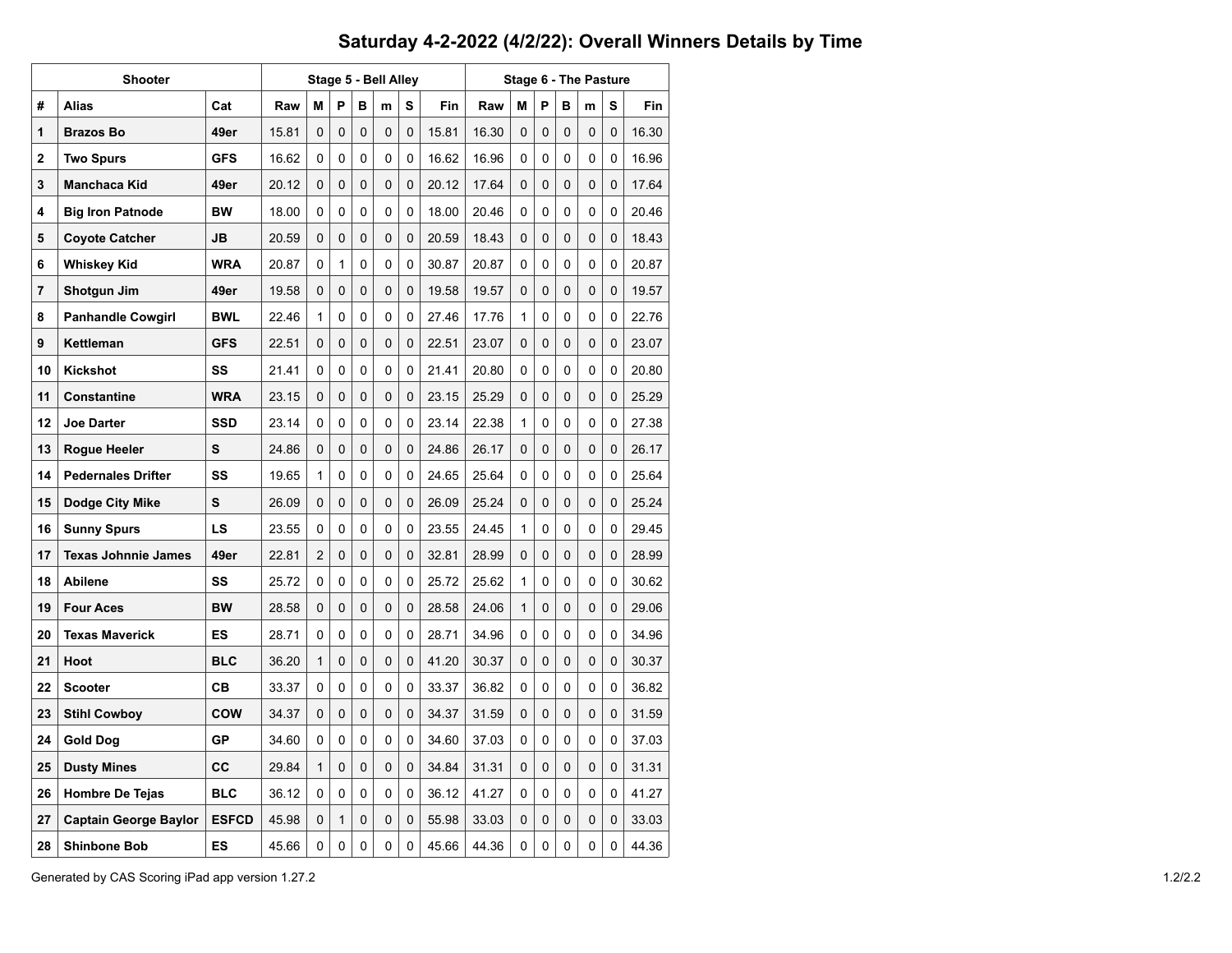| Saturday 4-2-2022 (4/2/22): Overall Winners Details by Time |  |  |
|-------------------------------------------------------------|--|--|
|-------------------------------------------------------------|--|--|

|    | <b>Shooter</b>              | <b>Final</b> | Stage 1 - The Barn |            |                |              |              |              |              |            |       |                |              | <b>Stage 2 - Marshals Office</b> |              |              |            | Stage 3 - Bath House | Stage 4 - Bell Alley |              |              |              |              |        |       |              |              |          |             |             |            |
|----|-----------------------------|--------------|--------------------|------------|----------------|--------------|--------------|--------------|--------------|------------|-------|----------------|--------------|----------------------------------|--------------|--------------|------------|----------------------|----------------------|--------------|--------------|--------------|--------------|--------|-------|--------------|--------------|----------|-------------|-------------|------------|
| #  | <b>Alias</b>                | Cat          | Time               | Raw        | М              | P            | в            | m            | S            | <b>Fin</b> | Raw   | м              | P            | в                                | m            | S            | <b>Fin</b> | Raw                  | M                    | P            | в            | m            | S            | Fin    | Raw   | М            | P            | в        | m           | S           | <b>Fin</b> |
| 29 | <b>Shotgun Kid</b>          | в            | 263.97             | 36.29      | 0              |              | $\mathbf 0$  | $\mathbf 0$  | $\mathbf 0$  | 46.29      | 43.19 | 0              | $\mathbf{0}$ | $\mathbf 0$                      | $\mathbf 0$  | $\mathbf 0$  | 43.19      | 37.30                | $\overline{2}$       | $\mathbf 0$  | 0            | $\mathbf 0$  | $\mathbf 0$  | 47.30  | 35.38 | $\mathbf{0}$ | $\mathbf 0$  | 0        | $\mathbf 0$ | $\mathbf 0$ | 35.38      |
| 30 | <b>Electric Horseman</b>    | COW          | 269.53             | 38.09      | 0              | $\mathbf{0}$ | 0            | $\mathbf{0}$ | $\mathbf{0}$ | 38.09      | 48.98 | 0              | 0            | 0                                | 0            | 0            | 48.98      | 39.39                | 0                    | $\Omega$     | 0            | 0            | $\mathbf{0}$ | 39.39  | 38.54 | 0            | 0            | 0        | $\Omega$    | 0           | 38.54      |
| 31 | <b>Bronco Birnbaum</b>      | <b>FCD</b>   | 277.89             | 41.70      | $\mathbf 0$    | $\mathbf 0$  | $\mathbf 0$  | $\mathbf 0$  | $\mathbf 0$  | 41.70      | 45.67 | $\mathbf 0$    | 0            | $\mathbf 0$                      | $\mathbf 0$  | $\mathbf 0$  | 45.67      | 54.20                | 0                    | $\mathbf 0$  | 0            | $\mathbf 0$  | $\mathbf 0$  | 54.20  | 43.54 | $\mathbf 0$  | $\mathbf 0$  | 0        | $\mathbf 0$ | $\mathbf 0$ | 43.54      |
| 32 | <b>Dead Money Duke</b>      | CC           | 286.82             | 47.15      | 0              | $\mathbf{0}$ | 0            | 0            | 0            | 47.15      | 44.52 | 0              | 0            | 0                                | 0            | 0            | 44.52      | 36.81                |                      |              | 0            | 0            | $\Omega$     | 51.81  | 46.79 | 0            | 0            | 0        | 0           | $\mathbf 0$ | 46.79      |
| 33 | <b>Bessie James</b>         | CG           | 288.18             | <b>SDQ</b> |                |              |              |              | 0            | 150.00     | 27.30 | $\mathbf 0$    | $\mathbf{0}$ | $\mathbf 0$                      | $\mathbf{0}$ | $\mathbf 0$  | 27.30      | 28.36                | $\mathbf{0}$         | $\mathbf{0}$ | 0            | $\mathbf 0$  | $\mathbf 0$  | 28.36  | 29.14 | $\mathbf 0$  | $\mathbf 0$  | $\Omega$ | $\Omega$    | $\mathbf 0$ | 29.14      |
| 34 | Rittmeister                 | SS           | 305.15             | 48.31      | 0              | $\Omega$     | 0            | 0            | 0            | 48.31      | 49.13 | 0              | 0            | 0                                | 0            | 0            | 49.13      | 50.21                | 0                    | 0            | 0            | 0            | 0            | 50.21  | 56.08 |              |              | $\Omega$ | 0           | 0           | 71.08      |
| 35 | <b>Deputy Blood Hound</b>   | S.           | 320.06             | 48.56      | $\Omega$       | $\Omega$     | $\Omega$     | $\mathbf{0}$ | $\Omega$     | 48.56      | 63.30 | $\Omega$       | $\Omega$     | $\Omega$                         | $\Omega$     | $\mathbf 0$  | 63.30      | 50.66                | $\mathbf{0}$         | $\Omega$     | 0            | $\mathbf{0}$ | $\mathbf{0}$ | 50.66  | 50.47 | 0            | $\mathbf{0}$ | $\Omega$ | $\Omega$    | $\mathbf 0$ | 50.47      |
| 36 | <b>Bronx</b>                | SS           | 323.12             | 46.36      | $\overline{2}$ | 0            | 0            | $\mathbf 0$  | 0            | 56.36      | 54.89 | 0              | 0            | 0                                | 0            | 0            | 54.89      | 53.87                | 0                    | $\mathbf 0$  | 0            | $\mathbf 0$  | $\mathbf 0$  | 53.87  | 43.31 | 0            | $\mathbf 0$  | 0        | $\Omega$    | $\mathbf 0$ | 43.31      |
| 37 | Old Bull                    | <b>SD</b>    | 335.89             | 48.29      | $\Omega$       | $\Omega$     | $\mathbf{0}$ | 0            | $\Omega$     | 48.29      | 64.25 | 0              | $\Omega$     | $\mathbf{0}$                     | $\mathbf 0$  | $\mathbf{0}$ | 64.25      | 67.53                | 0                    | $\mathbf 0$  | 0            | $\mathbf 0$  | $\mathbf 0$  | 67.53  | 54.77 | 0            | $\mathbf 0$  | $\Omega$ | $\Omega$    | $\mathbf 0$ | 54.77      |
| 38 | Wyl-Bill Biggun             | ES           | 337.18             | 64.47      |                | $\mathbf{0}$ | 0            | 0            | 0            | 69.47      | 54.93 | 0              | 0            | 0                                | 0            | 0            | 54.93      | 55.20                | 0                    | $\mathbf{0}$ | 0            | 0            | 0            | 55.20  | 52.19 | 0            | 0            | 0        | $\Omega$    | 0           | 52.19      |
| 39 | Jon The Con                 | <b>COW</b>   | 360.83             | 62.79      | $\Omega$       | $\mathbf 0$  | $\mathbf 0$  | $\mathbf 0$  | $\mathbf 0$  | 62.79      | 63.40 | $\overline{2}$ | 0            | $\mathbf 0$                      | $\mathbf 0$  | $\mathbf 0$  | 73.40      | 60.99                | $\overline{2}$       | $\mathbf{0}$ | $\mathbf{0}$ | $\mathbf 0$  | $\mathbf 0$  | 70.99  | 42.76 | $\mathbf{0}$ | $\mathbf 0$  | $\Omega$ | $\Omega$    | $\mathbf 0$ | 42.76      |
| 40 | <b>Grey Headed Stranger</b> | <b>LARC</b>  | 425.68             | 67.89      | 3              | $\mathbf 0$  | 0            | 0            | 0            | 82.89      | 65.86 | 0              | 0            | 0                                | 0            | 0            | 65.86      | 72.62                | 0                    | 0            | 0            | 0            | $\mathbf 0$  | 72.62  | 69.07 | 0            | 0            | 0        | 0           | $\mathbf 0$ | 69.07      |
|    | One Eye Jack                | <b>ES</b>    | 472.43             | 51.34      | 3              | $\Omega$     | $\Omega$     | $\mathbf 0$  | $\mathbf 0$  | 66.34      | 60.71 | 8              | $\Omega$     | $\Omega$                         | $\mathbf 0$  | $\mathbf 0$  | 100.71     | 73.18                | 4                    |              | 0            | $\mathbf 0$  | $\mathbf 0$  | 103.18 | 60.75 | 3            |              | $\Omega$ | $\Omega$    | $\mathbf 0$ | 85.75      |
| 42 | <b>Mustache Gold</b>        | <b>COW</b>   | 482.46             | 93.94      |                | $\mathbf{0}$ | 0            | 0            | 0            | 98.94      | 74.00 |                | 0            | 0                                | 0            | 0            | 79.00      | 68.78                | 3                    | 0            | 0            | 0            | 0            | 83.78  | 76.20 | 0            | $\mathbf 0$  | 0        | 0           | 0           | 76.20      |

Generated by CAS Scoring iPad app version 1.27.2 2.1/2.2